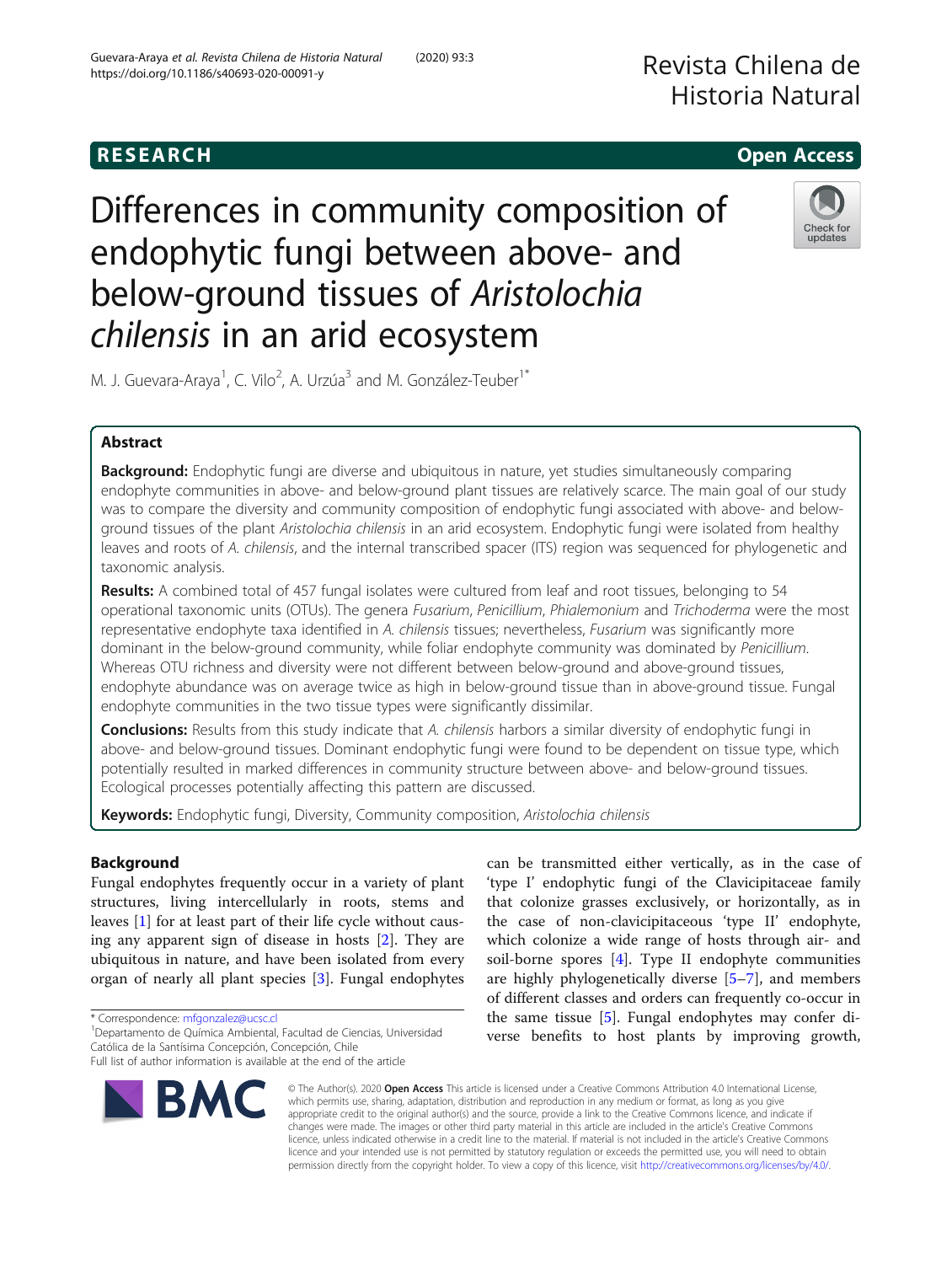resistance to different abiotic stresses, and by protecting them from herbivores and pathogens [[4](#page-7-0)].

Type II endophyte community composition has been demonstrated to be strongly influenced by both biotic and abiotic factors, such as host species, plant tissue, plant chemistry, soil nutrient availability and local environmental conditions [[8](#page-7-0)–[11\]](#page-7-0). Above- and below-ground tissues potentially represent contrasting habitats for endophytic fungi, which might differentially affect their ability to disperse and colonize a given host. Studies have consistently reported large dissimilarities in endophyte community composition between different tissues of the same host plant, and it has been suggested that these communities display a high degree of organ specificity within plants [\[12,](#page-7-0) [13](#page-7-0)]. Some studies have reported higher endophyte diversity in leaf than in root tissues [[14,](#page-7-0) [15\]](#page-7-0), although the opposite pattern has also been shown to be true  $[12]$  $[12]$ , or even similar  $[16]$  $[16]$ . Studies on the diversity and distribution of endophytic fungi for a given plant species is relevant in order to understand how these symbionts may confer fitness benefits and ecological adaptations to plants. This is particularly true when host plants grow under extreme environmental conditions such as arid habitats.

Here we examined, using a culture-dependent method, the diversity and community composition of endophytic fungi associated with above- and below-ground tissues of the native plant species Aristolochia chilensis, growing naturally in an arid population in Northern Chile. Despite the widespread occurrence of endophytic fungi in arid environments [\[9](#page-7-0), [17](#page-7-0)–[19](#page-7-0)], in Chile, there is a lack of information about endophytic fungi associated with arid plants. The aims of the study were to 1) isolate and molecularly identify fungal endophytes associated with above- and below-ground tissues of A. chilensis, 2) compare richness and diversity of above- and below-ground fungal endophyte communities, 3) determine the degree of structural similarity between communities of endophytic fungi in both above- and below-ground tissues. This knowledge will advance current understanding of colonization dynamics of endophytic fungi associated with different plant tissues in Chilean arid plants.

### Methods

### Study species

Aristolochia chilensis (Bridges ex Lindl.), endemic to Chile, is a perennial creeping herb with a distribution ranging from a Mediterranean-type climate in central Chile (33° 29′ S) to an arid climate (27° 30′ S) in the Atacama Desert in the north of the country [\[20\]](#page-7-0). It has dark green reniform leaves and purple-brownish protogynous flowers [[21](#page-7-0)]. This study was carried out between October and November 2015 in a population of A. chilensis in the Coquimbo Region in Northern Chile

(29° 58′ S; 71° 22′ W). Climate at the study site is classified as arid [\[22](#page-7-0)], with an average annual rainfall of approximately 80 mm [\[23](#page-7-0)].

# Isolation and molecular identification of fungal endophytes

Ten adult Aristolochia chilensis plants of similar size and phenological stage were randomly selected in the field for leaf and root collection in October 2015. In each plant we collected three mature asymptomatic leaves and three primary healthy roots. These samples were then pooled in order to maximize fungal endophyte isolation from each individual plant. Once in the lab leaf and root material were surface-sterilized with ethanol (70%) for 3 min, sodium hypochlorite (1%) for 1 min, followed by three rinses in sterile distilled water for 3 min each [\[24](#page-7-0)]. The absence of any microbial growth from the water wash on PDA plates (potato-dextroseagar, Phyto Technology Laboratories) confirmed the success of surface sterilization. We subsequently cultivated small sections of sterilized leaves and roots (0.5–1.0 cm) on PDA petri dishes plates. Plates were then incubated at room temperature (23 °C) for 3–4 weeks. After that time, emerging colonies were subcultured (this procedure was repeated three times) to obtain pure isolates. Pure isolates of endophytic fungi were grown on PDA plates (Phyto Technology Laboratories) at room temperature for 5–6 weeks for further DNA extraction and molecular identification. We extracted genomic DNA from the mycelial mat using a modified method described by [[25\]](#page-7-0). Fresh mycelium was ground on Mini-BeadBeater-16 (BioSpec, USA). 100 mg of ground micelyum were suspended in extraction buffer (10 mM Tris buffer pH 8.0, 10 mM EDTA, 0.5% SDS, NaCl 250 mM). To this aqueous solution, phenol:chloroform:isoamyl alcohol (25:24:1) was added and mixed slowly for 3 min. The phases were separated by centrifugation at 13.000 rpm for 10 min at room temperature. Traces of phenol were removed by treating the aqueous layer with chloroform:isoamyl alcohol (24:1). DNA was precipitated from the aqueous phase with 2.0 volumes of isopropanol. DNA was recovered by centrifugation at 10.000 rpm for 15 min at 4 °C. The pellet was then washed with 70% ethanol and resuspended in molecular biology grade water (Mo Bio Laboratories, Inc). Species identification of endophytic fungi was performed using the primers ITS1-F-KYO1 (CTHGGTCATTTAGAGGAASTAA) and ITS4 (TCCTCCGCTTATTGATATGC). Amplification of target region (around 680 bp) was conducted with 50 μL of PCR reaction mixtures, each containing 7 μL of total genomic DNA, 1 μL of each primer (10 μM), 27.5 μL of SapphireAmp Fast PCR Master Mix (Takara) and 14.5 μL of sterilized water. PCRs was performed in a Techne TC-5000 Thermal Cycler (Fisher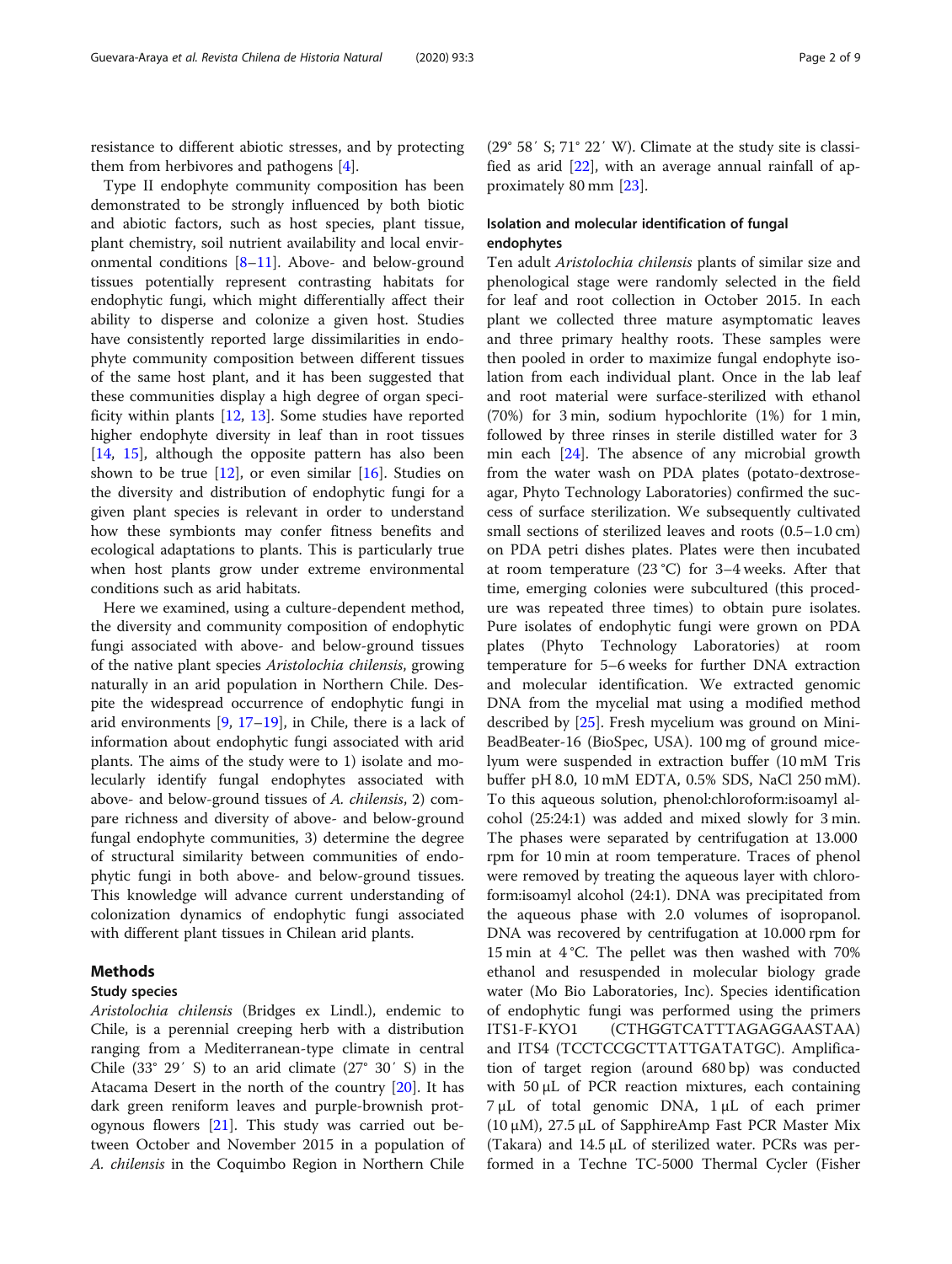<span id="page-2-0"></span>

| Table 1 Identified fungal endophyte species for leaf and root tissues of Aristolochia chilensis. The total number of isolates |  |
|-------------------------------------------------------------------------------------------------------------------------------|--|
| (considering the total individuals) for each OTU is indicated                                                                 |  |

| Closest relative<br>from Genbank | Identity<br>(% ) | Cover<br>(% ) | Genbank<br><b>Accession Number</b> | Tissue | Number of isolates |
|----------------------------------|------------------|---------------|------------------------------------|--------|--------------------|
| Alternaria alternata             | 99               | 100           | KX516025.1                         | Leaf   | 5                  |
| Alternaria sp 1                  | 99               | 100           | MH029120.1                         | Leaf   | 6                  |
| Alternaria sp 2                  | 96               | 99            | FN868462.1                         | Leaf   | 2                  |
| Aspergillus niger                | 100              | 100           | MT074422.1                         | Leaf   | 3                  |
| Cladosporium ramotenellum 1      | 99               | 100           | MK388045.1                         | Leaf   | 2                  |
| Cladosporium ramotenellum 2      | 99               | 99            | MF473247.1                         | Root   | 1                  |
| Clonostachys sp.                 | 99               | 99            | KU556490.1                         | Root   | 14                 |
| Epicoccum nigrum                 | 100              | 100           | MK388043.1                         | Root   | 1                  |
| Fungal sp.1                      | 99               | 99            | KU839501.1                         | Root   | 15                 |
| Fungal sp. 2                     | 98               | 92            | KU838627.1                         | Root   | 1                  |
| Fusarium decemcellulare          | 99               | 100           | MF076589.1                         | Root   | 3                  |
| Fusarium equiseti                | 100              | 100           | MN133053.1                         | Leaf   | 1                  |
| Fusarium oxysporum 1             | 100              | 100           | MK336584.1                         | Leaf   | 3                  |
| Fusarium oxysporum 1             | 99               | 100           | MK336584.1                         | Root   | 115                |
| Fusarium oxysporum 2             | 100              | 100           | MK336615.1                         | Leaf   | -1                 |
| Fusarium oxysporum 3             | 100              | 100           | MK336521.1                         | Root   | 8                  |
| Fusarium sp.                     | 88               | 83            | KP191630.1                         | Root   | 34                 |
| Fusarium sambucinum              | 99               | 100           | KM231813.1                         | Root   | 9                  |
| Hypocrea lixii                   | 100              | 100           | JF923807.1                         | Root   | 1                  |
| Hypocrea viridescens             | 97               | 77            | KF381075.1                         | Root   | 2                  |
| Meyerozyma caribbica             | 100              | 100           | MH545919.1                         | Root   | -1                 |
| Meyerozyma guilliermondii 1      | 100              | 86            | KY104257.1                         | Leaf   | 6                  |
| Meyerozyma guilliermondii 2      | 100              | 100           | MN592978.1                         | Root   | 14                 |
| Neostagonospora sp.              | 98               | 86            | MH399526.1                         | Leaf   | 2                  |
| Penicillium corylophilum         | 99               | 96            | MF475922.1                         | Leaf   | 1                  |
| Penicillium crustosum            | 85               | 100           | MN511336.1                         | Root   | 1                  |
| Penicillium expansum             | 99               | 100           | MH879249.1                         | Leaf   | 1                  |
| Penicillium glabrum 1            | 100              | 100           | MK910051.1                         | Leaf   | 33                 |
| Penicillium glabrum 1            | 100              | 100           | MK910051.1                         | Root   | 5                  |
| Penicillium italicum             | 100              | 91            | NR_163528.1                        | Leaf   | 6                  |
| Penicillium murcianum            | 100              | 100           | KP016842.1                         | Root   | 3                  |
| Penicillium sp. 1                | 97               | 100           | MN096594.1                         | Leaf   | 4                  |
| Penicillium sp. 2                | 98               | 53            | MN704702.1                         | Leaf   | 2                  |
| Penicillium sp. 3                | 96               | 100           | MK226541.1                         | Root   | 14                 |
| Phialemoniopsis cornearis        | 100              | 100           | HQ719230.1                         | Root   | 8                  |
| Phialemoniopsis sp.              | 97               | 96            | MH268053.1                         | Leaf   | 42                 |
| Phomopsis columnaris             | 99               | 98            | LT821462.1                         | Root   | $\overline{2}$     |
| Pleosporales sp.                 | 95               | 82            | KX611040.1                         | Leaf   | 1                  |
| Preussia australis 1             | 99               | 100           | KX611039.1                         | Leaf   | 4                  |
| Preussia australis 2             | 98               | 83            | KX710240.1                         | Root   | 1                  |
| Sarocladium spinificis           | 100              | 100           | MK336486.1                         | Root   | 1                  |
| Sordaria fimicola                | 99               | 100           | MK432735.1                         | Leaf   | 2                  |
| Stemphylium eturminum            | 100              | 100           | MN401375.1                         | Leaf   | 3                  |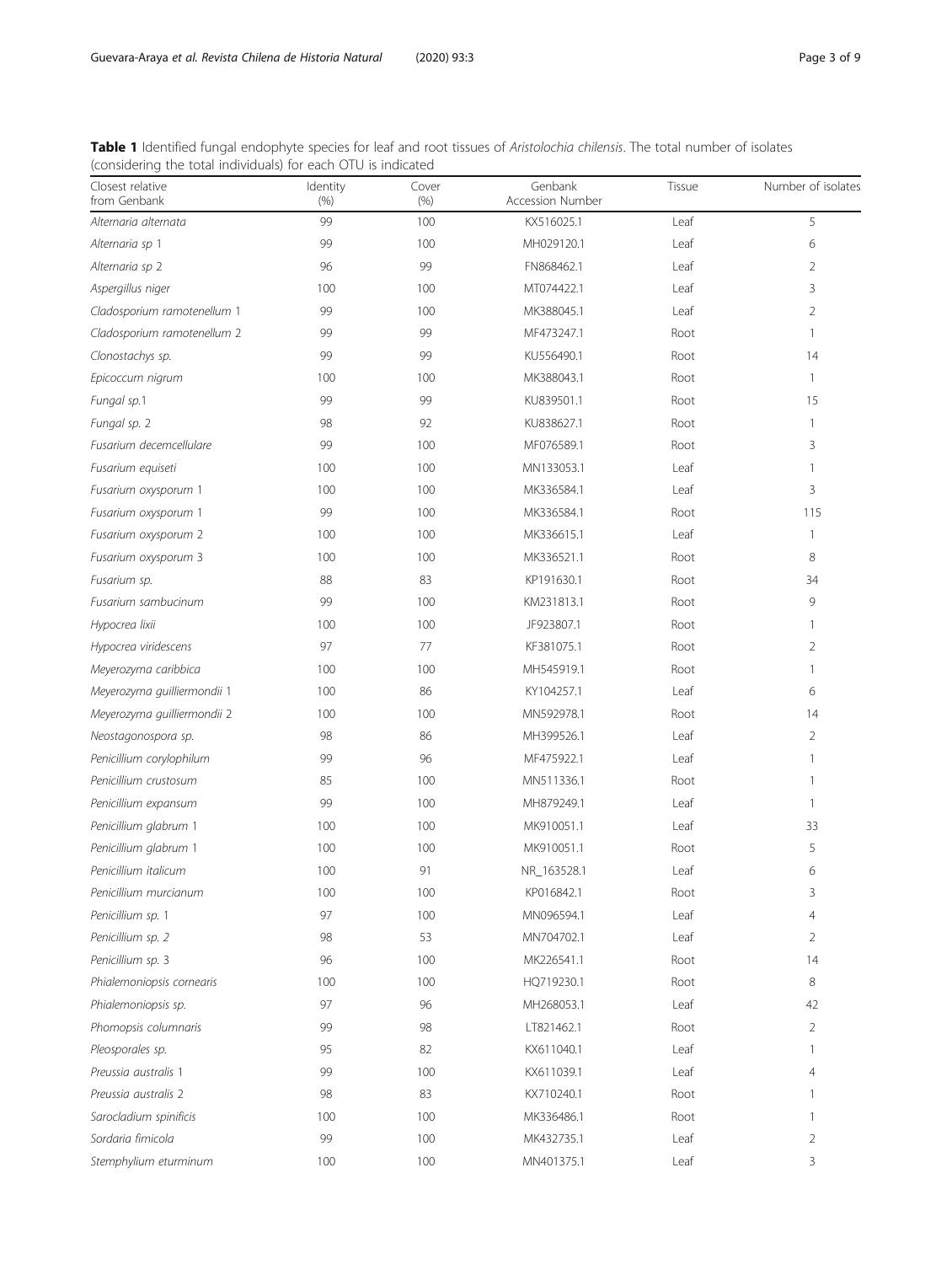| Closest relative<br>from Genbank | Identity<br>(% ) | Cover<br>(% ) | Genbank<br><b>Accession Number</b> | Tissue | Number of isolates |
|----------------------------------|------------------|---------------|------------------------------------|--------|--------------------|
| Stemphylium vesicarium 1         | 99               | 92            | MN401397.1                         | Leaf   | $\overline{2}$     |
| Stemphylium vesicarium 2         | 99               | 98            | MN534849.1                         | Leaf   | 10                 |
| Stemphylium vesicarium 3         | 98               | 81            | MH084268.1                         | Leaf   | 12                 |
| Stemphylium vesicarium 4         | 96               | 85            | MN328386.1                         | Leaf   |                    |
| Talaromyces amestolkiae 1        | 100              | 100           | MN086355.1                         | Leaf   |                    |
| Talaromyces amestolkiae 1        | 100              | 100           | MN086355.1                         | Root   | 9                  |
| Talaromyces minioluteus          | 96               | 100           | KY951916.1                         | Root   | 16                 |
| Trichoderma atroviride 1         | 99               | 100           | MK460812.1                         | Leaf   |                    |
| Trichoderma atroviride 1         | 99               | 99            | MK460812.1                         | Root   |                    |
| Trichoderma breve                | 99               | 97            | MN400089.1                         | Root   |                    |
| Trichoderma sp.                  | 99               | 100           | MT035967.1                         | Root   | 9                  |

Table 1 Identified fungal endophyte species for leaf and root tissues of Aristolochia chilensis. The total number of isolates (considering the total individuals) for each OTU is indicated (Continued)

Scientific) according to the following program: 94 °C for 3 min, followed by 35 cycles of denaturation at 94 °C for 1 min, annealing at 54 °C for 30 s and primer extension at 72 °C for 1 min, completed with a final extension at 72 °C for 7 min. Efficacy in the DNA extraction was verified by 1% agarose gel electrophoresis. PCR products were sent to Macrogen, South Korea, for further purification and sequencing. Sense and antisense sequences were assembled using SeqTrace software. Assembled sequences were aligned with the Codoncode Aligner software and screened using BLAST ([http://blast.ncbi.nlm.nih.gov/Blast.cgi\)](http://blast.ncbi.nlm.nih.gov/Blast.cgi). Sequences alignments and phylogenetic tree were constructed by using MEGA software, version 7.0 [\[26](#page-7-0)]. Alignments were performed with ClustalW [[27\]](#page-7-0), DNA weight matrix ClustaW 1.6 and default parameters. Phylogenetic reconstruction was performed by using neighbor-joining method [\[28](#page-7-0)], with p-distance substitution model and bootstrapping of 1000. Additional sequences from ITS1 and ITS2 regions for the phylogenetic tree were retrieved from NCBI. Fungal sequences have been deposited at the NCBI with accession numbers MT441588-MT441640.

#### Statistical analyses

Differences in relative abundance of the most prevalent fungal endophyte genera, fungal endophyte abundance (number of fungal isolates), species richness (number of OTUs), Chao-1 (richness estimator) index, and Shannon and Simpson diversity indices between above- and below-ground tissues were assessed using a nested ANOVA, where plant tissue (leaf and root) was considered a fixed factor, and nested on individual plants (N per tissue: 10 individuals); individual plants were considered random factors. An analysis of similarity (ANO-SIM) was used to examine differences in community composition between tissues. ANOSIM was performed with Bray-Curtis similarities after 999 permutations using the vegan package in R  $[29]$  $[29]$  $[29]$ . Differences in fungal

endophyte communities between above- and below ground tissues were visualized using non-metric multidimensional scaling (NMDS) plots. Plots were constructed based on a Bray-Curtis coefficient of similarity of the incidence and abundance of taxa found in different tissues. In addition, the degree of structural similarity between above- and below-ground communities was assessed using similarity indices based on presence/absence data (Jaccard and Sorensen). All analyses were performed using the R statistical package [[29](#page-7-0)].

#### Results

Total isolates were 167 for above-ground tissues and 290 for below-ground tissues, assigned to 27 and 27 OTUs, respectively (Table [1](#page-2-0)). OTUs were aligned and the phylogenetic tree shows different clades by taxonomic groups but shared between above- and belowground tissues (Fig. [1\)](#page-4-0). Phylogeny corroborates the species assignments done by the BLAST alignments. The most abundant taxa corresponded to the genera Fusarium, Penicillium, Phialemoniopsis and Talaromyces (Table [1](#page-2-0), Fig. [2\)](#page-5-0). Seven fungal genera, including Cladosporium, Fusarium, Meyerozyma, Penicillium, Preussia, Talaromyces and Trichoderma were present in both tissue types. Different endophyte taxa were found to dominate respective tissues: while the genus Fusarium was significantly more dominant in below-ground tissues  $(F_{1.18} = 39.5, P < 0.001,$  nested ANOVA) (Fig. [2\)](#page-5-0), foliar endophytes were dominated by the Penicillium genus  $(F_{1.18} = 5.12, P = 0.036, nested ANOVA)$  $(F_{1.18} = 5.12, P = 0.036, nested ANOVA)$  $(F_{1.18} = 5.12, P = 0.036, nested ANOVA)$  (Fig. 2). Whereas fungal endophyte abundance was significantly higher in root than in leaf tissue ( $F_{1.18} = 4.87$ ,  $P = 0.040$ , nested ANOVA) (Table [2](#page-5-0)), richness was not significantly affected by tissue type (richness:  $F_{1,18} = 0.34$ ,  $P = 0.564$ , nested ANOVA) (Table [2\)](#page-5-0). Neither Shannon diversity  $(F_{1.18} = 2.39, P = 0.138, nested ANOVA)$  nor Simpson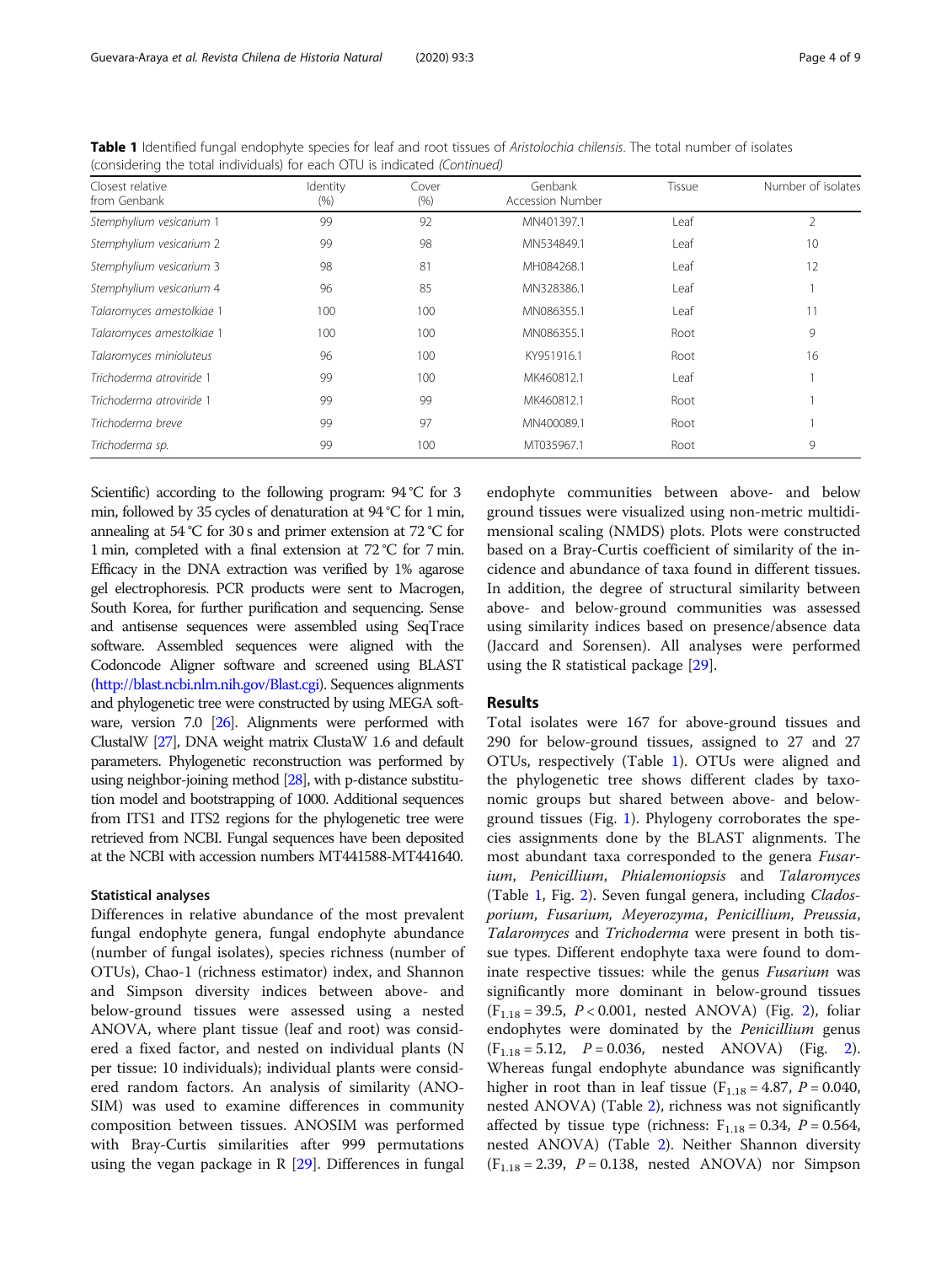<span id="page-4-0"></span>

Fig. 1 Neighbor Joining (NJ) tree showed phylogenetic relationship between 64 sequences of endophytic fungi from root (R) and leaves (L), based on the ITS rDNA sequences. NCBI sequences were added for showing clades. Bootstrap 1000, values are shown at the branch nodes

diversity  $(F_{1.18} = 2.01, P = 0.174,$  nested ANOVA) were significantly different between leaf and root tissues (Table [2\)](#page-5-0). The ANOSIM indicated that fungal endophyte community composition significantly differed between plant tissues ( $R = 0.673$ ;  $P = 0.001$ ). This was visualized with a NMDS (with Bray-Curtis distance) that showed a clear grouping in fungal endophyte communities between above- and below-ground tissues (Fig. [3\)](#page-6-0). As a complementary method, β diversity analyses returned high dissimilarity values between above- and belowground tissues (Jaccard =  $0.145$ , Sorensen =  $0.253$ ) (with a range of 0–1, with 1 representing greatest species similarity).

# **Discussion**

The main goal of this study was to compare diversity and community composition of fungal endophytes between above- and below-ground tissues of the arid plant Aristolochia chilensis. Although there were no differences in diversity between above- and below-ground tissues, we found, in agree with previous findings [[13](#page-7-0), [30](#page-7-0), [31\]](#page-7-0), that number of fungal isolates from below-ground tissues was greater than that from above-ground parts. It has been suggested that tissue longevity might be a relevant factor influencing this pattern [[31\]](#page-7-0). Longer life of roots in comparison to leaves, particularly in arid environments, might explain the higher number of fungal endophytes associated to below-ground tissues. Different endophyte genera were found to dominate respective tissues; Fusarium was dominant in below-ground tissues, whereas Penicillium dominated above-ground parts. Both Fusarium and Penicillium have previously been reported as common inhabitants in leaves and roots of diverse plant species [[24](#page-7-0), [32](#page-7-0)–[35](#page-7-0)] and in plants inhabiting arid environments [[19,](#page-7-0) [24](#page-7-0), [35\]](#page-7-0). The genus Penicillium, interestingly, has been found to be also a dominant endophyte in other plant species native of arid environments in Chile, including Chenopodium quinoa and Pro-sopis chilensis [\[24](#page-7-0), [35\]](#page-7-0). Associations of Penicillium endophytes with these species was shown to help plants to respond better to drought stress and improve plant growth [[35](#page-7-0), [36](#page-7-0)]. Additionally, the genus Fusarium has been demonstrated to be a source of bioactive metabolites, which might assist host plants under attack by insects and/or pathogens [\[37](#page-7-0)]. Considering the increase evidence demonstrating that endophytic fungi enhance plant resistance to abiotic stress [\[36](#page-7-0), [38,](#page-7-0) [39](#page-7-0)], association of A. chilensis with an array of fungal endophytes in its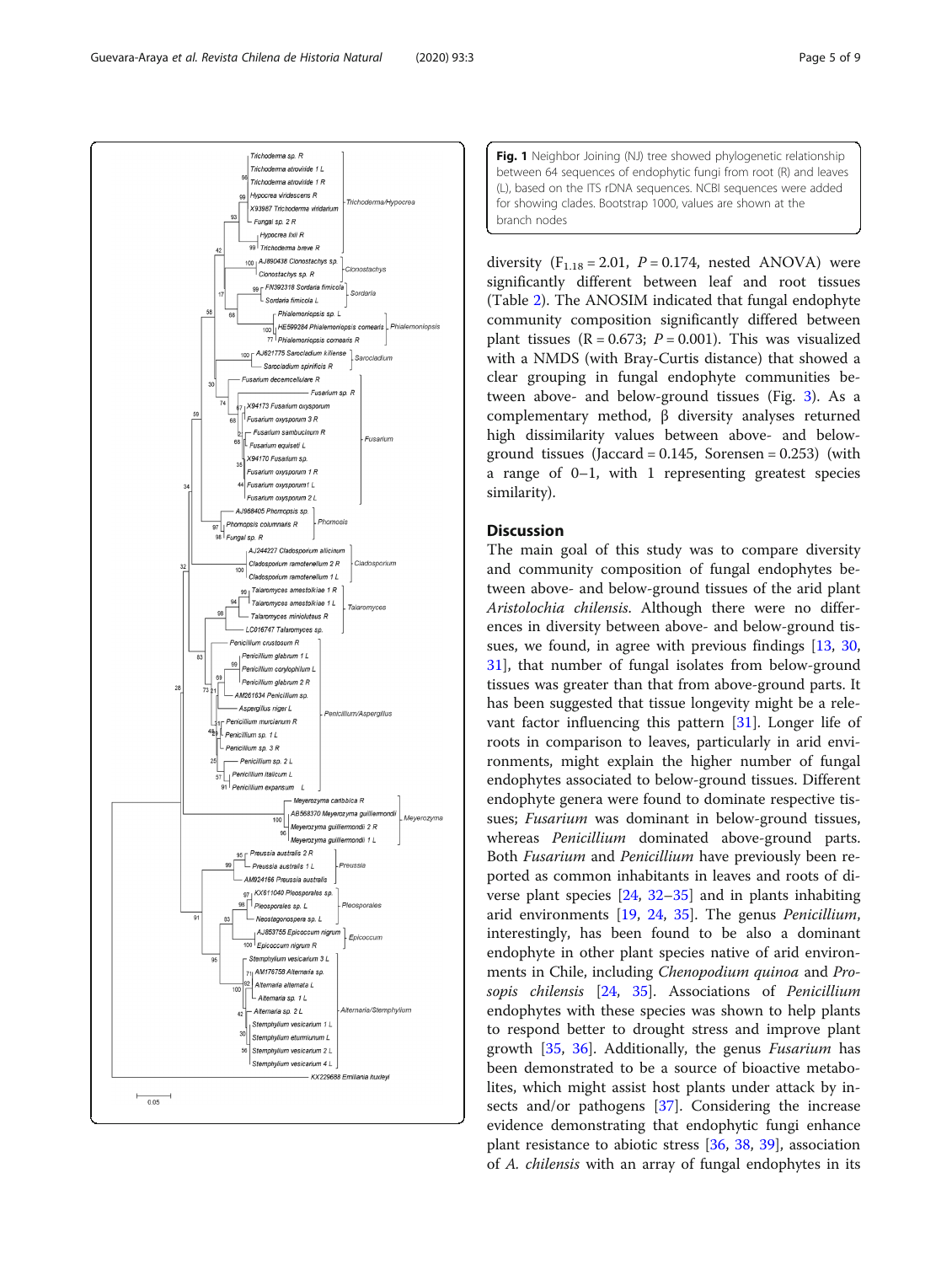<span id="page-5-0"></span>

tissues might be of crucial importance for its performance under arid conditions.

Community structure was found to be highly dissimilar between above- and below-ground tissues; calculation of Jaccard and Sorensen indices provided further evidence for community compositional differences between tissue types, suggesting low species turnover between above- and below- ground tissues. These results agree with previous studies that suggest that community composition is strongly determined by plant tissue type [[12](#page-7-0), [13](#page-7-0), [40](#page-8-0)]. Taken together, endophyte colonization appears to exhibit tissue specificity, and its occurrence within the host is apparently not systemic. In A. chilensis, it was observed that roots and leaves shared seven fungal endophyte genera, suggesting that common taxa in both tissues may come from a similar source. Whereas previous studies have found a similar pattern as that observed here [[31](#page-7-0)], other studies showed that in rare occasions a same fungal species was found in both tissues [\[12,](#page-7-0) [41](#page-8-0), [42](#page-8-0)].

Table 2 Diversity indices for endophytic fungi inhabiting leaf and root tissues in Aristolochia chilensis

|                        | <b>Leaves</b>   | Roots         |
|------------------------|-----------------|---------------|
| Abundance (*)          | $16.2 + 3.9$    | $30.8 + 5.2$  |
| Richness (ns)          | $6.4 + 0.58$    | $5.6 + 1.2$   |
| Shannon diversity (ns) | $1.46 + 0.11$   | $1.11 + 0.19$ |
| Simpson diversity (ns) | $0.68 \pm 0.05$ | $0.54 + 0.07$ |

The average  $\pm$  SE (N = 10 individuals) are shown. Asterisks indicate significance level: \*  $P < 0.05$ , \*\*  $P < 0.01$ , \*\*\*  $P < 0.001$ , ns indicates non-significant differences

Different ecological processes might contribute to a high degree of organ specificity for fungal endophyte communities. On the one hand, an important factor is the spore source; leaves and roots may obtain fungal endophytes from different sources [[43\]](#page-8-0), including airborne spores for leaf endophytic fungi and inoculum present in the nearby soil for root-associated fungal endophytes. On the other hand, additional biotic and abiotic factors, including host tissue chemistry, temperaure and precipitation may also be involved in shaping fungal endophyte communities [[44](#page-8-0)–[47](#page-8-0)]. For example, differences in host chemistry may differentially promote differences in fungal endophyte community and in dominant members of the community [[44](#page-8-0), [48\]](#page-8-0). Moreover, it was demonstrated that distinct ecological processes structure above- and below-ground endophyte communities in coastal dune ecosystems [\[49](#page-8-0)]. Whereas the strongest filter for leaf endophyte communities was host species, the abiotic environment primarily structured root endophyte communities [[49](#page-8-0)]. Fungal endophyte communities are highly dynamic [[45](#page-8-0), [50](#page-8-0)], and processes involved in success endophyte colonization still need to be deeply elucidated.

In conclusion, based on a culture dependent approach, our study reveals that A. chilensis harbors a similar diversity of endophytic fungi in above- and below-ground tissues. Nevertheless, dominant endophytic fungi were found to be dependent on tissue type, which potentially resulted in marked differences in community structure between both tissues. More research is required to improve understanding of endophyte colonization dynamics in different host tissues, as well as of the consequences of these interactions for establishment and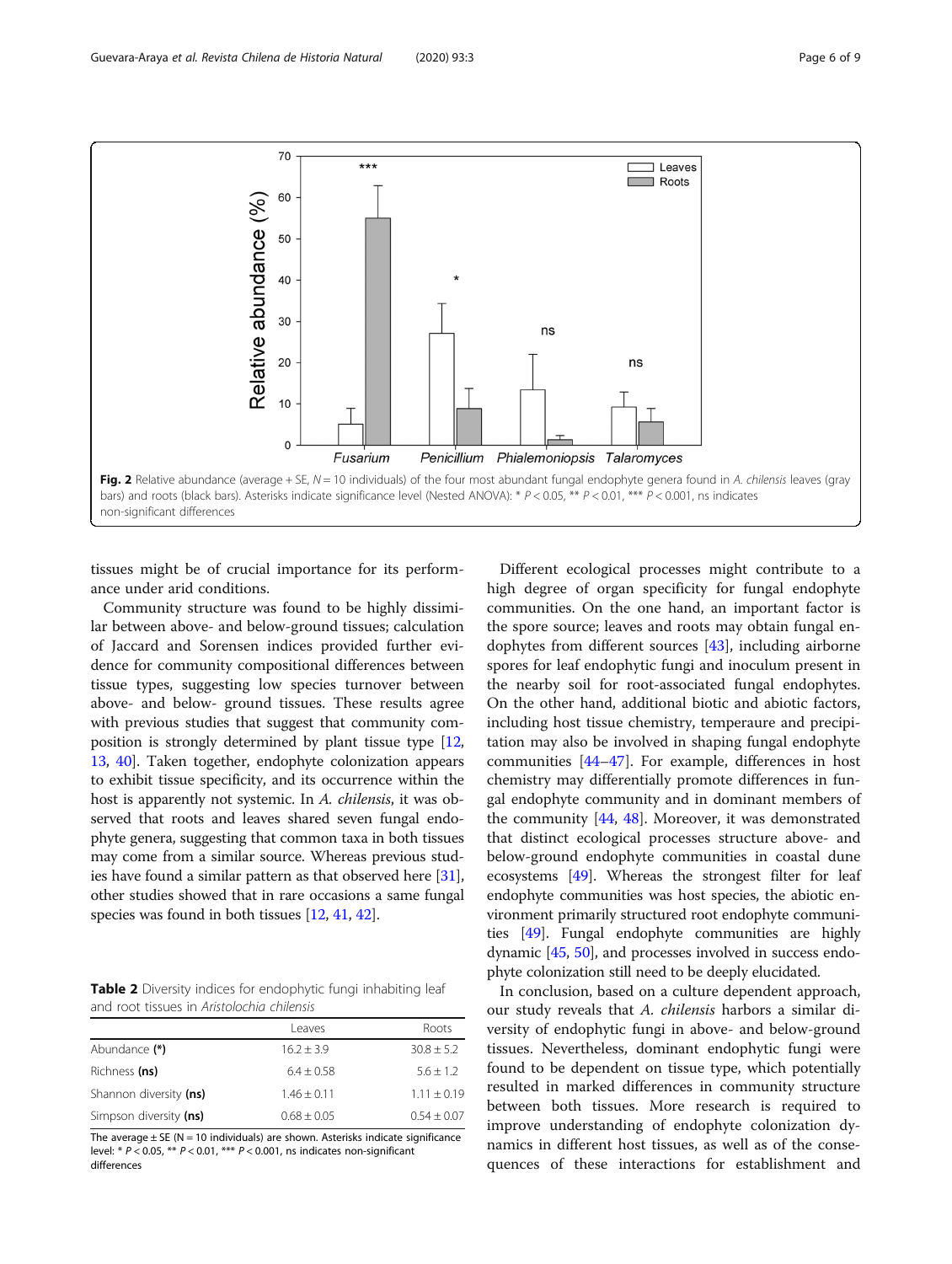<span id="page-6-0"></span>

Alternaria alternata; Alsp1: Alternaria sp.1; Alsp2: Alternaria sp.2; Clram1: Cladosporium ramotenellum1; Csp: Clonostachys sp.; Enig: Epicoccum nigrum; Fox2: Fusarium oxysporum2; Fox3: Fusarium oxysporum; Fsp2: Fungal sp.2; Hlix: Hypocrea lixii; Hvir: Hypocrea viridiscens; Mcar: Meyerozyma caribbica; Mgui2: Meyerozyma guilliermondii2; Nsp: Neostagonospora sp.; Pcor: Penicillium corylophilum; Pexp: Penicillium expansum; Pgla1: Penicillium glabrum1; Pita: Penicillium italicum; Phico: Phialemoniopsis cornearis; Paus1: Preussia australis1; Paus2: Preussia australis2; Psp1: Penicillium sp.1; Sspi: Sarocladium spinificis; Tatr1: Trichoderma atroviride1; Tbre: Trichoderma breve; Tsp: Trichoderma sp.)

performance of the host plant. Further experimental studies are required to elucidate the effects of dominant endophytic fungi on plant tolerance of A. chilensis to arid environmental conditions.

# Conclusions

Different endophyte taxa were found to dominate respective tissues, which potentially influence differences in community structure between above- and belowground tissues in A. chilensis. A full understanding of dynamics and processes involved in endophyte colonization and community composition still requires more research, and need to include the effects of environmental factors as well as of host plant traits. Simultaneous studies of above- and below- ground endophytes

seem necessary to obtain insights into the ecological significance of such communities for host performance.

#### Abbreviations

OTU: Operational taxonomic units; %: Percent; mg: miligrams; mM: milimolar; μM: micromolar; μL: microliter; min: minute; rpm: Revolutions per minute; bp: Base pair; DNA: Deoxyribonucleic acid

#### Acknowledgements

We thank Natalia López and Andrea Morales at Universidad de La Serena for their valuable help in the lab.

#### Authors' contributions

Experimental design: MJG-A, MG-T. Fieldwork: MJG-A. Lab work: MJG-A and AU. Data analysis: MJG-A, CV. Manuscript preparation: MJG-A, MG-T. All authors read and approved the final version of the manuscript.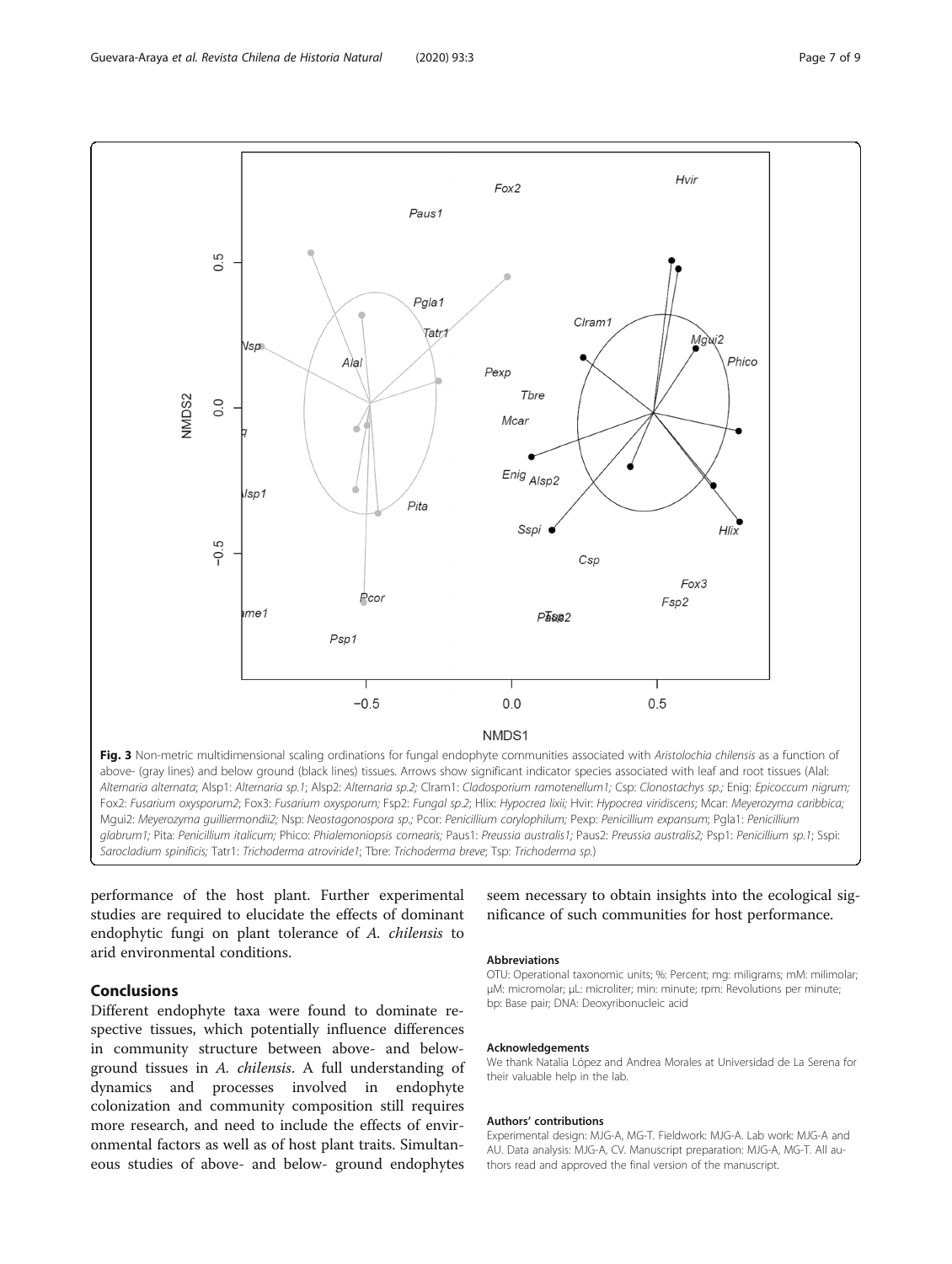#### <span id="page-7-0"></span>Funding

Financial support was provided by Fondecyt (Fondo Nacional de Desarollo Científico y Tecnológico) N° 11130039.

#### Availability of data and materials

The datasets analyzed during the current study are available from the corresponding author on reasonable request.

Ethics approval and consent to participate

Not applicable.

#### Consent for publication

Not applicable.

#### Competing interests

The authors declare that they have no competing interests.

#### Author details

1 Departamento de Química Ambiental, Facultad de Ciencias, Universidad Católica de la Santísima Concepción, Concepción, Chile. <sup>2</sup>Departamento Biomédico, Facultad de Ciencias de la Salud, y Centro de Biotecnología y Bioingeniería, CeBiB, Universidad de Antofagasta, Antofagasta, Chile. 3 Laboratorio de Química Ecológica, Facultad de Química y Biología, Universidad de Santiago de Chile, Santiago, Chile.

#### Received: 17 October 2019 Accepted: 24 April 2020 Published online: 19 May 2020

#### References

- 1. Clay K. Fungal endophytes of grasses. Ann Rev Ecol Syst. 1990;21:275–97.
- 2. Wilson D. Endophyte the evolution of a term, and clarification of its use and definition. Oikos. 1995;73:274–6.
- 3. Stone JK, Bacon CW, White JF. An overview of endophytic microbes: endophytism defined. In: Bacon CW, White JF, editors. Microbial Endophytes. Boca Ratón: CRC press; 2000.
- 4. Rodriguez RJ, White JFJR, Arnold AE, Redman RS. Fungal endophytes: diversity and functional roles. New Phytol. 2009;182:314–30.
- 5. Arnold AE, Maynard Z, Gilbert GS, Coley PD, Kursar TA. Are tropical fungal endophytes hyperdiverse? Ecol Lett. 2000;3:267–74.
- 6. Arnold AE, Herre EA. Canopy cover and leaf age affect colonization by tropical fungal endophytes: ecological pattern and process in Theobroma cacao (Malvaceae). Mycologia. 2003;95:388–98.
- 7. Gazis R, Chaverri P. Diversity of fungal endophytes in leaves and stems of wild rubber trees (Hevea brasiliensis) in Peru. Fungal Ecol. 2010;3:240–54.
- 8. Hoffman M, Arnold AE. Geography and host identity interact to shape communities of endophytic fungi in cupressaceous trees. Mycol Res. 2008; 112:331–44.
- 9. Lau MK, Arnold AE, Johnson NC. Factors influencing communities of foliar fungal endophytes in riparian woody plants. Fungal Ecol. 2013;6:365–78.
- 10. Bonito G, Reynolds H, Robeson MS, Nelson J, Hodkinson BP, Tuskan G, Schadt CW, Vilgalys R. Plant host and soil origin influence fungal and bacterial assemblages in the roots of woody plants. Mol Ecol. 2014;23:3356– 70.
- 11. Coleman-Derr D, Desgarennes D, Fonseca-Garcia C, Gross S, Clingenpeel S, Woyke T, North G, Visel A, Partida-Martinez LP, Tringe SG. Plant compartment and biogeography affect microbiome composition in cultivated and native Agave species. New Phytol. 2016;209:798–811.
- 12. Wearn JA, Sutton BC, Morley NJ, Gange AC. Species and organ specificity of fungal endophytes in herbaceous grassland plants. J Ecol. 2012;100:1085–92.
- 13. Martins F, Pereira JA, Bota P, Bento A, Baptista P. Fungal endophyte communities in above and below ground olive tree organs and the effect of season and geographical location on their structures. Fungal Ecol. 2016; 20:193–201.
- 14. Blodgett JT, Swart WJ, Louw SM, Weeks WJ. Species composition of endophytic fungi in Amaranthus hybridus leaves, petioles, stems, and roots. Mycologia. 2000;92:853–9.
- 15. Cao LX, You JL, Zhou SN. Endophytic fungi from Musca acuminata leaves and roots in South China. World J Microbiol Biotechnol. 2002;18:169–71.
- 16. Sánchez Márquez S, Bills GF, Domínguez Acuña L, Zabalgogeazcoa I. Endophytic mycobiota of leaves and roots of the grass Holcus lanatus. Fungal Divers. 2010;41:115–23.
- 17. Porras-Alfaro A, Herrera J, Sinsabaugh RL, Odenbach KJ, Lowrey T, Natvig DO. Novel root fungal consortium associated with a dominant desert grass. Appl Environ Microbiol. 2008;74:2805–13.
- 18. Loro M, Valero-Jiménez CA, Nozawa S, Márquez LM. Diversity and composition of fungal endophytes in semiarid Northwest Venezuela. J Arid Environ. 2012;85:46–55.
- 19. Massimo NC, Devan MN, Arendt KR, Wilch MH, Riddle JM, Furr SH, Steen C, U'Ren JM, Sandberg DC, Arnold AE. Fungal endophytes in aboveground tissues of desert plants: infrequent in culture, but highly diverse and distinctive symbionts. Microb Ecol. 2015;70:61–76.
- 20. Ruiz E. Aristolochiaceae Juss. In: Marticorena C, Rodríguez R, editors. Flora de Chile. Concepción: Editorial Concepción, Universidad de Concepción; 2001. p. 33–4.
- 21. Stotz GC, Gianoli E. Pollination biology and floral longevity of Aristolochia chilensis in an arid ecosystem. Plant Ecol Divers. 2013;6:181–6.
- 22. Di Castri F, Hajek ER. Bioclimatología de Chile. Santiago de Chile: Vicerrectoría Académica de la Universidad Católica de Chile; 1976.
- 23. Chilean Meteorological Service (DMC, [www.meteochile.gob.cl\)](http://www.meteochile.gob.cl).
- 24. González-Teuber M, Vilo C, Bascuñán-Godoy L. Molecular characterization of endophytic fungi associated with the roots of Chenopodium quinoa inhabiting the Atacama Desert, Chile. Genom Data. 2017;11:109–12.
- 25. Nicholson TP, Rudd BAM, Dawson MJ, Lazarus CM, Simpson TJ, Cox RJ. Design and utility of oligonucleotide gene probes for fungal polyketide synthases. Chem Biol. 2001;8:157–78.
- 26. Kumar S, Stecher G, Tamura K. MEGA7: molecular evolutionary genetics analysis version 7.0 for bigger datasets. Mol Biol Evol. 2016;33:1870–4.
- 27. Thompson JD, Higgins DG, Gibson TJ. CLUSTAL W: improving the sensitivity of progressive multiple sequence alignment through sequence weighting, positions-specific gap penalties and weight matrix choice. Nucleic Acids Res. 1994;22:4673–80.
- 28. Saitou N, Nei M. The neighbor-joining method: a new method for reconstructing phylogenetic trees. Mol Biol Evol. 1987;4:406–25.
- 29. R Development Core Team R. A language and environment for statistical computing. Vienna: R Foundation for Statistical Computing; 2015.
- 30. Ghimire SR, Charlton ND, Bell JD, Krishnamurthy YL, Craven KD. Biodiversity of fungal endophyte communities inhabiting switchgrass (Panicum virgatum L.) growing in the native tallgrass prairie of northern Oklahoma. Fungal Divers. 2011;47:19–27.
- 31. Jin H, Yang X, Lu D, Li C, Yan Z, Li X, Zeng L, Qin B. Phylogenetic diversity and tissue specificity of fungal endophytes associated with the pharmaceutical plant, Stellera chamaejasme L. revealed by a cultivationindependent approach. Antonie Leeuwenhoek. 2015;108:835–50.
- 32. Maciá-Vicente JG, Jansson H-B, Abdullah SK, Descols E, Salinas J, Lopez-Llorca LV. Fungal endophytes from natural vegetation in Mediterranean environments with special reference to Fusarium species. FEMS Microbiol Ecol. 2008;64:90–105.
- 33. Rosa LH, Almeida Vieira M, Santiago IF, Rosa CA. Endophytic fungi community associated with the dicotyledonous plant Colobanthus quitensis (Kunth) Bartl. (Caryophyllaceae) in Antarctica. FEMS Microbiol Ecol. 2010;73: 178–89.
- 34. Potshangbam M, Indira Devi S, Sahoo D, Strobel GA. Functional characterization of endophytic fungal community associated with Oryza sativa L. and Zea mays L. Front Microbiol. 2017;8:325.
- 35. González-Teuber M, Urzúa A, Morales A, Ibáñez C, Bascuñán-Godoy L. Benefits of a root fungal endophyte on physiological processes and growth of a vulnerable legume tree Prosopis chilensis (Fabaceae). J Plant Ecol. 2018;12:264–71.
- 36. González-Teuber M, Urzúa A, Plaza P, Bascuñán-Godoy L. Effects of root endophytic fungi on response of the crop Chenopodium quinoa to drought stress. Plant Ecol. 2018;219:231–40.
- 37. Toghueo RMK. Bioprospecting endophytic fungi from Fusarium genus as sources of bioactive metabolites. Mycology. 2020;11:1–21.
- 38. Rodriguez RJ, Redman RS, Henson JM. The role of fungal symbioses in the adaptation of plants to high stress environments. Mitig. Adapt. Strateg. Glob. Chang. 2004;9:261–72.
- 39. Dastogeer KMG, Wylie SJ. Plant-fungi association: Role of fungal endophytes in improving plant tolerance to water stress. In: Singh DP, Singh HB, Prabha R, editors. Plant-Microbe Interactions in Agro-Ecological Perspectives. Singapore: Springer Nature; 2017.